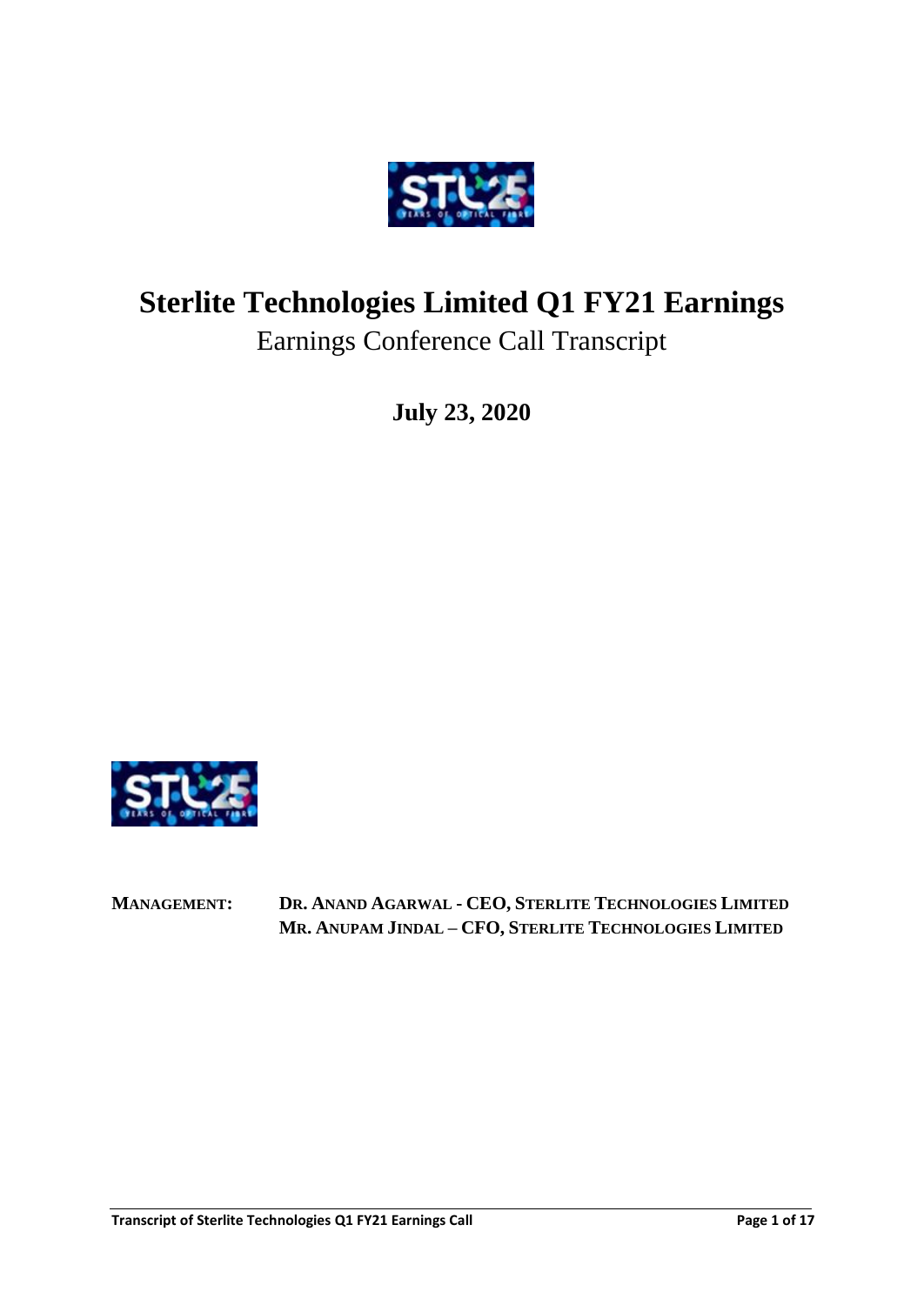

- **Pankaj Dhawan:** Ladies and gentlemen, good day and welcome to the STL Q1 FY21 earnings conference call. I am Pankaj Dhawan, heading investor relations at STL. To take us through the Q1 FY21 results and to answer your questions, we have Dr. Anand Agarwal – CEO, STL and Mr. Anupam Jindal – CFO, STL. All participant lines are in the listen-only mode as of now. There will be an opportunity for you to ask questions post the presentation. Please note that this call is being recorded. You can also download the copy of the presentation from our website at STL.Tech Before we proceed with this call, I would like to add that some elements of today's presentation may be forward-looking in nature and must be viewed in relation to the risk pertaining to the business. The safe harbour clause indicated in the presentation also applies to this conference call. For opening remarks, I now hand over the call to Dr. Anand Agarwal. Over to you, sir.
- **Anand Agarwal:** Thank you, Pankaj. Good day everyone, and thank you for joining us for our Q1 FY21 results.

## **Slide 5:**

At our Annual Investor Meet 'STLeScope 2020' that was held earlier this month, we shared our belief that an unprecedented decade of digital network creation has started. We anticipate unprecedented growth happening in digital networks. With the advent of this digital era, data usage has been growing exponentially and the global traffic has grown almost 7 times in the last 8 years and is expected to grow at a faster rate as we move forward. So that was one of the points that we had talked about in that meet. Another point was the fact that there is a high degree of urgency to build these networks. The year 2020 has triggered a race for creating these digital infrastructure investments. The Digital Service Providers, the Cloud companies, Governments as well as Private Equity investors across all geographies are investing in creating this new infrastructure. The third point that we had spoken about was the fact that these digital networks that are getting created, need to reach everyone at scale and quality. In terms of scale, these networks need to have many more digital lanes to handle 4 to 5 times internet traffic and this can be achieved with high capacity optical fibers complemented with next generation wireless networks. In terms of reach, these networks need to reach millions of new users, covering more digital kilometers that connect every home  $\&$ enterprise. And thirdly, this network has to have much better quality in terms of superior speeds and faster response. This is being done by virtualizing the networks using software over the cloud to manage the network traffic. And the fourth part that we had spoken about was that the new network, the new digital networks will be built in a fundamentally different way. The first part will be these new networks will be built at the edge with large capacity closer to the consumers. Second, that these are going to be converged networks; which is a combination of both seamless wired as well as wireless combination. The third aspect, these networks would be a combination of connectivity, compute and storage and these networks will be agile and scalable, which means that they shall have disaggregated hardware and software. So clearly, with the developments that we have seen over the last few quarters, we are seeing a decade long network creation cycle which is starting now, and which has been accelerated by the new normal since the beginning of this year.

#### **Slide 6:**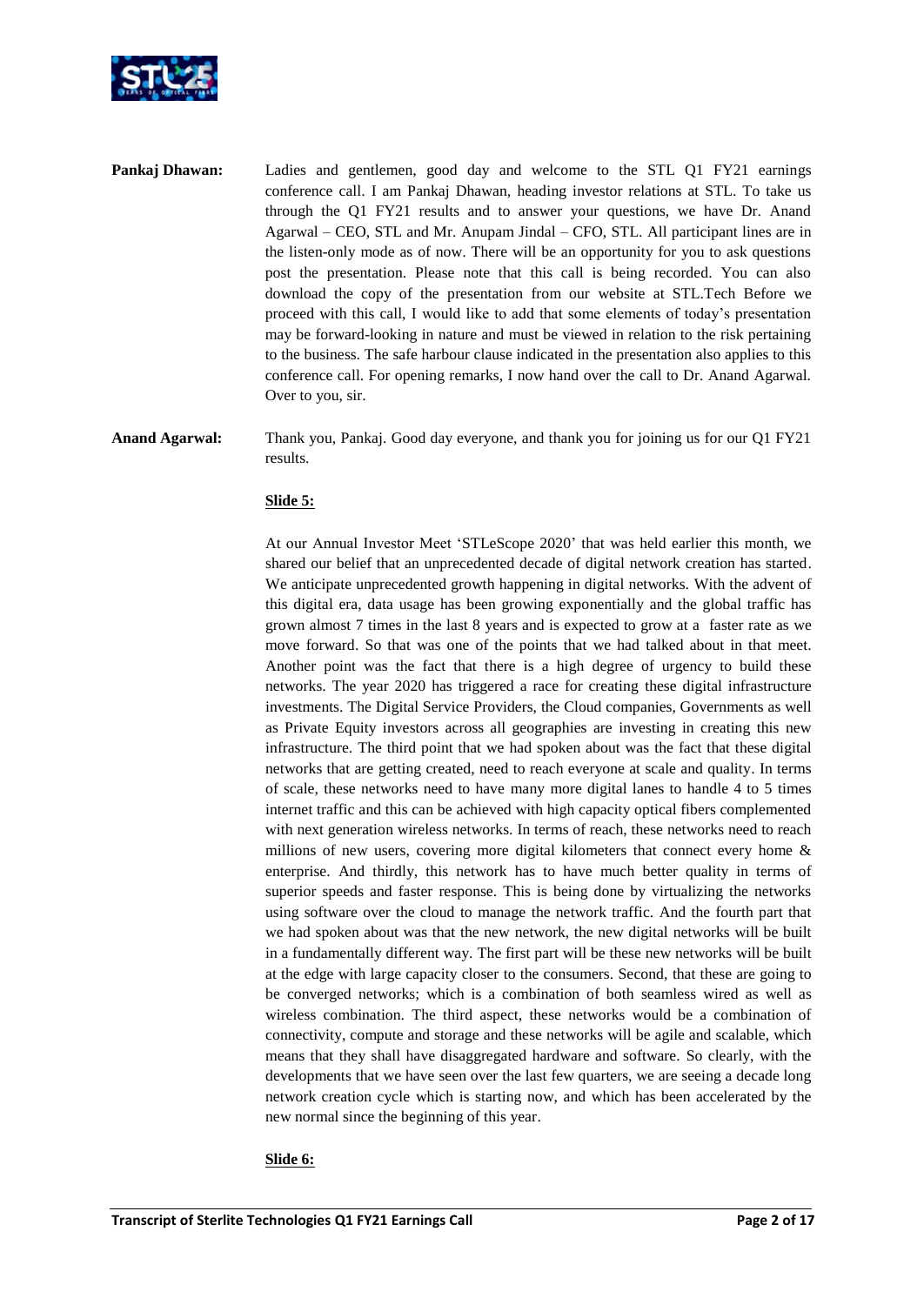

And these new generation digital networks require an integrator who possesses the capabilities to integrate all these new technologies - a very comprehensive network systems integrator. We, at Sterlite Tech, have been building our capabilities systematically towards this objective over the last several years.

We have been pioneers in optical connectivity over the last 25 years where we have built in a huge trend from silicon to optical connectivity products on end to end capability. Over the last 5 odd years, we have also built in capabilities in wireless as well as software with the investments that we have done in Elitecore & ASOC in combination with the ecosystem alliances and our last 10 years of experience in large scale system integration with the acquisition of IDS in the data centre space, we are ready to integrate the converged digital networks. So we are clearly in a position to be a digital integrator, a comprehensive networks system integrator for these new networks that are getting created.

# **Slide 7:**

We had also talked about the fact that our roadmap to the future is built on 5 strategic pillars.

- 1) The first pillar is the 'Technology-led end-to-end solution' where our capability of technology aligned with our customer approach helps us increase market share by integrating the technologies that we have.
- 2) The second pillar is the key account management towards driving wallet share with our key customers. We are focusing on increasing the overall opportunity funnel and win-ratios in 20 key accounts across the globe.
- 3) The third pillar is a very large scale complex integration of these converged wireless, wireline networks, to deliver lower total cost of ownership and fast time to market for our customers.
- 4) The fourth pillar is a very strong ecosystem alliances and investments to increase the total addressable capex through strategic partnerships
- 5) And the fifth pillar is building top talent and culture towards driving, creating our own knowledge base and delivering returns to our shareholders

## **Slide 9:**

The current quarter, Q1 has validated our digital network world-view and we will talk about this. The first aspect is the fact that digital networks are attracting investments at scale. Throughout Q1, we saw Telecom Operators, Cloud companies, large enterprises as well as Citizen networks investing heavily in creating digital infrastructure and they are also able to attract billions of dollars in capital into these digital infrastructures.

Just to highlight, closer home in India, Jio Platforms has raised more than \$20 bn. from financial and strategic investors including, private equity, sovereign funds, as well as large cloud companies like Google & Facebook. We also see the advent of Private Equity giants in the space of Digital Infrastructure investments, as illustrated by the investments from KKR and EQT. This unprecedented capital raise underscores the attractiveness of the opportunity that we have just highlighted.

#### **Slide 10:**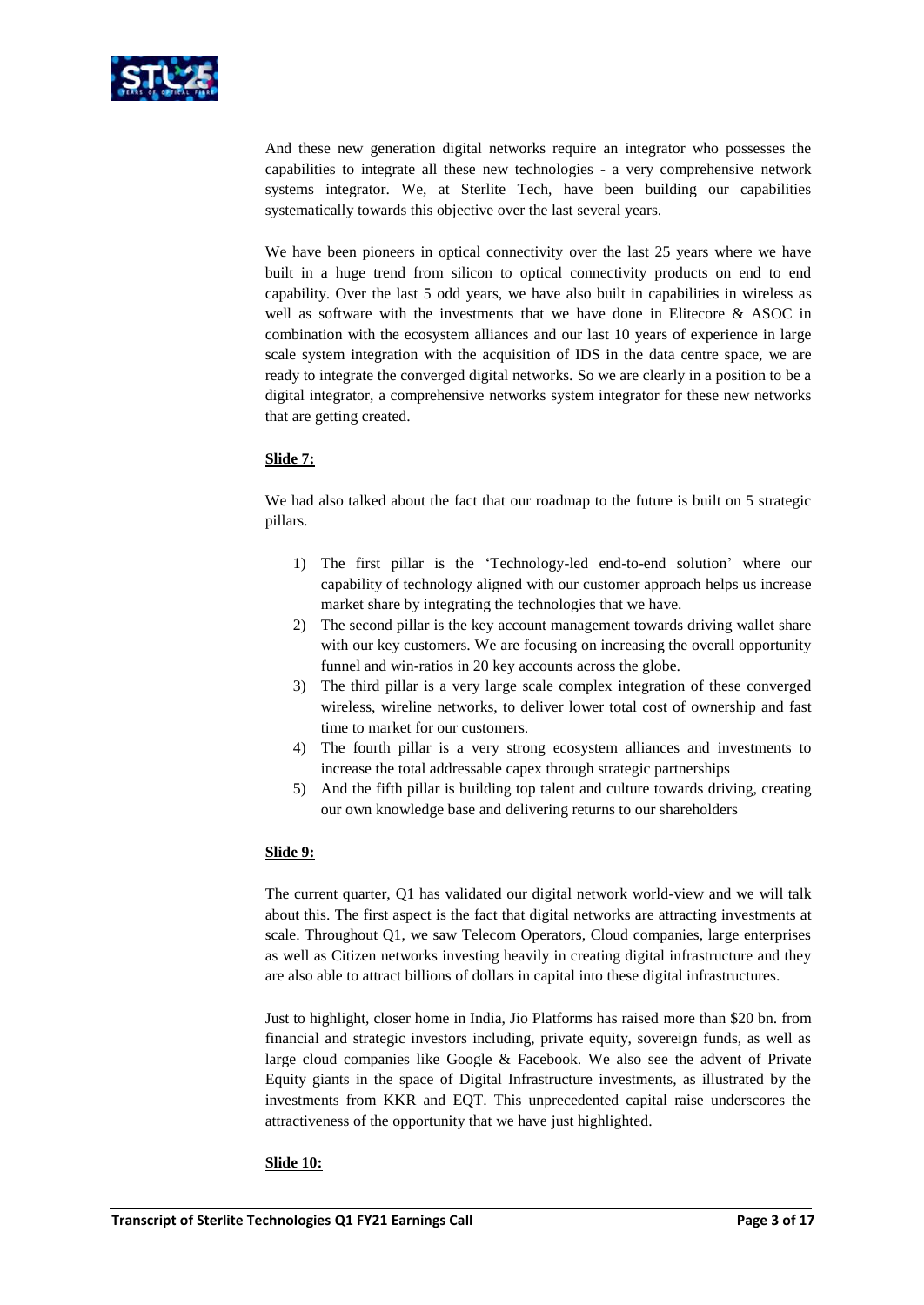

The second large shift that we saw in the current quarter is the fact that 5G has started to roll out world-wide. The spend of telcos on 5G, roll-outs have accelerated and customers are adopting 5G at unprecedented rates. To give you a glimpse of some of the investments, T- mobile, US has announced to spend \$60 bn. on deploying 5G networks over the next 5 years. Chinese telecom companies have announced over \$10 bn. worth of tenders awarded in this quarter. As of May 2020, more than 300 operators across the globe are investing in 5G commercial services.

And to give you a sense of the roll out till Q1 FY21, 11 operators have launched commercial 5G networks till now and in total 81 operators in 42 countries have launched commercial 5G networks.

In terms of subscribers, Deutsche Telekom has reached 16 million subscribers. China Mobile and China telecom added 22 million subscribers in one month which is June 2020 alone. So this is now growing at an unprecedented rate, not only with subscribers, but also with use cases, which are both, enterprise oriented as well as Government oriented. So that is the second shift we saw in the current quarter.

# **Slide 11:**

The third shift, again closer to India, is the scheme, which is the 'Atma Nirbhar Bharat', is now becoming closer to reality. We see that Indian companies are rising up to the occasion and developing indigenous technology.

We at STL are extremely proud to say that our radio and virtual access solutions are being designed as well as manufactured, right here in India by our engineers in collaboration with our strategic partners.

## **Slide 12:**

The other shift that we spoke about and which is happening is that the geopolitical environment, that we see globally, is offering new opportunities. In terms of the geopolitical environment, it is now clear that the European and North American countries are looking for alternate partners who can build scaled networks. And this move which is there is leading support to our plans clearly on developing and strengthening new markets outside India.

## **Slide 13:**

The other trend which we saw strengthening in Q1 is the fact that open source standards and software defined networking is getting rapidly adopted. Global telecom majors like. British Telecom, AT&T, Verizon, Jio, Airtel, Rakuten are moving to Open radio access network (O-RAN). And we are seeing that this shift is happening at rapid and unprecedented levels and most of the major players are investing heavily to adopt next generation technologies like Software- Defined Networking (SDN) and Network Virtualization.

## **Slide 14:**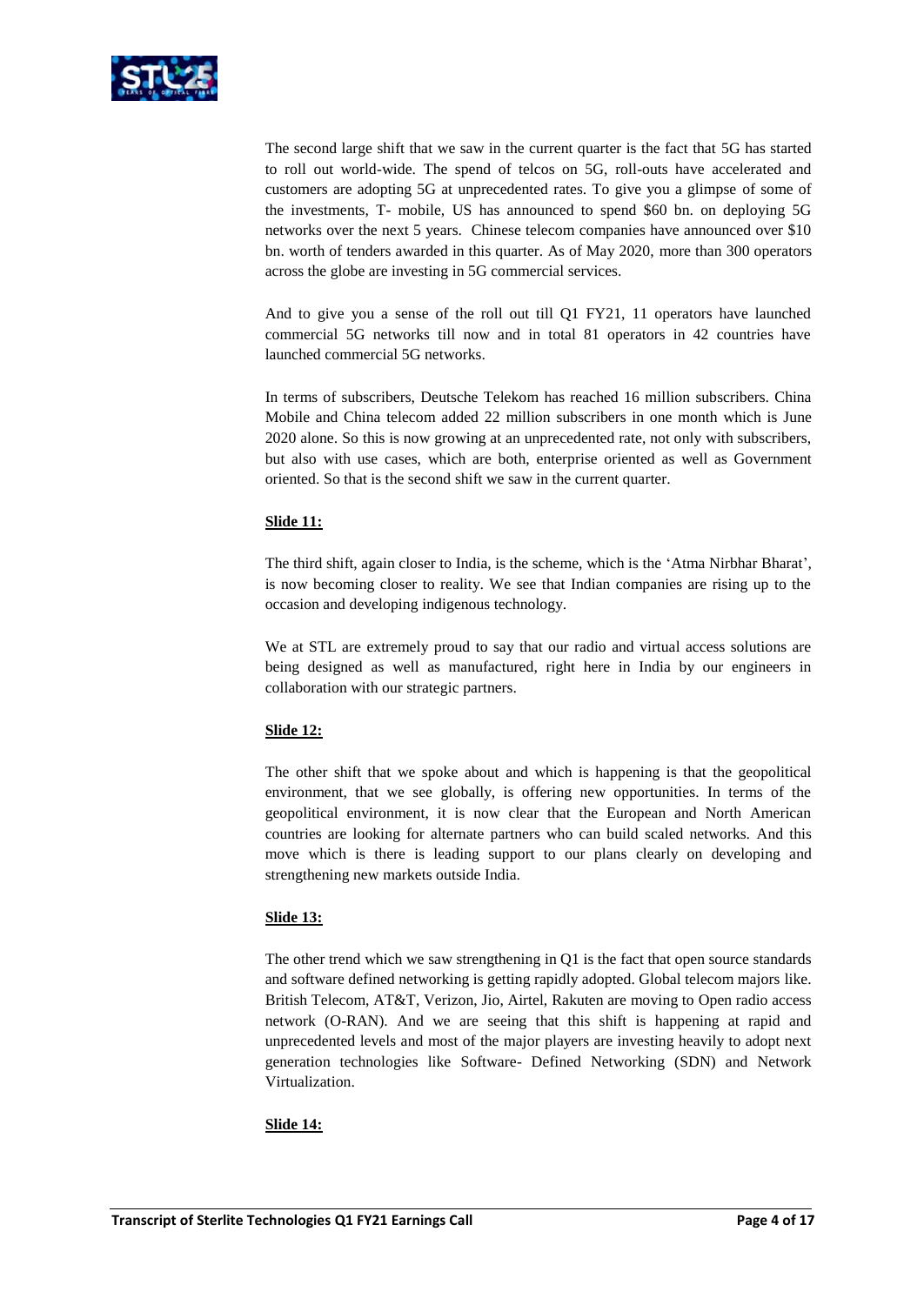

And finally what we saw in the quarter was also the growth in optical fibre demand is coming back from H2 2020. The overall global demand contracted by about 9% in H1 2020, while it is expected to grow by 6% in H2 2020 as compared to the last year. The total demand outlook for 2020 has been revised upwards by CRU from an estimated 456 mn. fkm. in April to 471 mn. fkm in July.

We saw during the months of May and June, we also saw that China Mobile coming up with a large tender, which was almost 119 million km, which was about 13% higher in terms of demand than last year. And in terms of requirement, almost 25% of the total global demand, about 120 million out of 480 million km of global demand. And in terms of pricing, we saw earlier this week that China Mobile tender prices seems to be lower than last year by almost 20% to 25%. We believe that this shall have a negative effect on the profitability of the fiber and cable industry in China. This tender has been mostly participated within the Chinese ecosystem. And we think that the current pricing environment will become unsustainable for smaller players and the industry is going to consolidate, especially within the Chinese ecosystem. And more so, this is happening when the geopolitical environment is also such that, that it is difficult for the Chinese supply chain to find its way outside of the Chinese market. As far as STL is concerned, we have clearly demonstrated that we have been able to minimize the impact of any past price drops that we saw over the last 5-6 quarters very effectively with our strong focus on technology led new products developments as well as deep engagement with our marquee customers. We are continuing to invest in new technologies to come up with value added products to differentiate and at the same time continue our strong focus and efforts in lowering the overall costs structure. In terms of strategy, we shall continue to pursue our strategy of offering technology led end to end solutions. And we are already seeing as I said this technology and this strategy is bearing result.

# **Slide 15:**

So the last 90 days have validated our overall world view. We are continuing to see that digital networks are attracting investments at scale. 5G is now rolling out worldwide at a macro pace. Indigenous technology is now becoming reality with Indian companies developing these for India and to export from India. The overall geopolitical environment currently is offering newer opportunities. Open source and softwaredefined networking is getting adopted at a very fast pace. And optical fiber demand is poised for growth for the next 5 years.

## **Slide 16:**

All these developments that we talked about, STL is at the center of all of these developments. We are very much involved in all of these developments.

## **Slide 17:**

We are very actively engaged with a large number of customers with a variety of our solutions, from fiber to the home rollout to 5G networks engagement to pan network, nation network connectivity, from Wi-Fi hardware to software-driven network products to data center and Smart City connectivity, we are working on various varied network use cases globally with marquee customers.

#### **Slide 19:**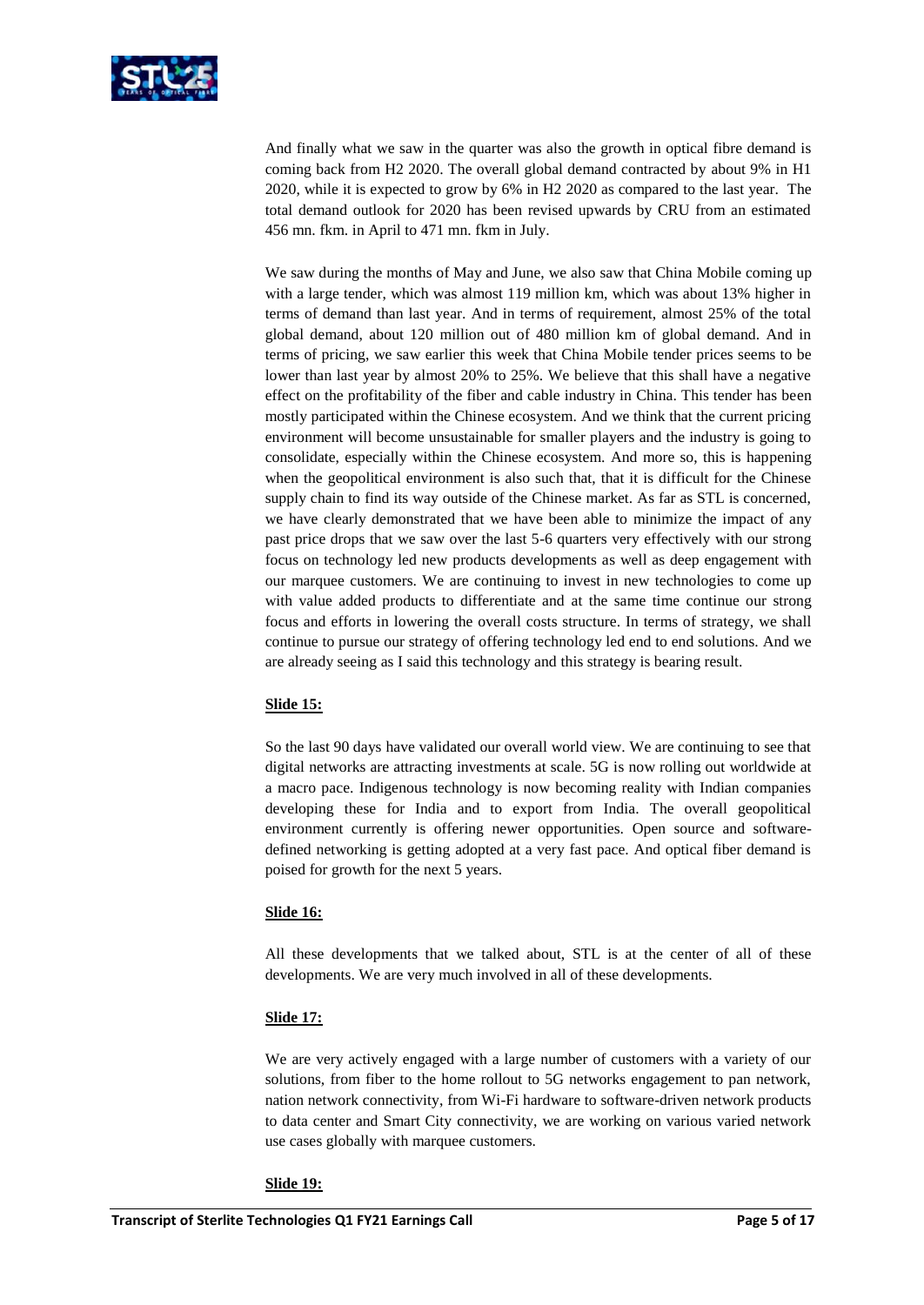

And all these engagements, the engagement that we spoke about, are with marquee network creators from across the globe. These deep engagements with our customers are for end-to-end solutions. Amongst notable order wins that we had in Q1, we won a multiyear contract for the Opticonn Solution from a leading Middle East telecom player. We got additional orders for fiber rollout towards strengthening the MahaNet projects, we are now going deeper in that project. We are continuing to get orders for FTTx MANTRA for a large Southeast Asian telco. And these are extremely strong developments that we saw within the current quarter.

# **Slide 20:**

And just to provide the context on where we are. Our plant operations, all our manufacturing operations globally are back to pre-COVID production levels, and all of our projects have restarted in various stages. The key projects, our status, the project 'Varun', which is the Indian Navy project is almost 81% complete, which was at about 78% at the end of Q4. MahaNet project is almost 82% complete. The Telangana fiber project has just started out and it's on track. And a new rollout for a large Indian telco for FTTH has started out with 2% completion.

Now, I would hand over the call to Anupam to discuss our financial performance.

**Anupam Jindal:** Thanks, Anand and Good day everyone.

# **Slide 23:**

This is very interesting to report that even during the global lockdown caused by COVID-19, our participation funnel continued to grow. We are deeply engaged with multiple customers across network use cases. These are quality engagements with marquee global customers and we are solving customer challenges using our end to end solutions. If you look at nos. our open participation funnel has increased from around Rs. 7,000 crore in the end of March to about Rs. 10,000 crore at the end of June current year, this reflecting increasing set of opportunities which are building for us.

# **Slide 24:**

This growing participation funnel is also translating into a healthy order book. Our order book continues to grow since the last 4 quarters and our current open order book stands roughly at about Rs. 10,300 crore. Despite Covid-19, we have generated new orders worth Rs. 1,150 crore in the current quarter of Q1 FY21. The order book spread in the balance 9M FY21 is approx. Rs. 3,200 crore, which can convert into revenue, and Rs. 7,100 crore for FY22 and beyond. Our order book is well diversified in all of our customer segments. We are also building an O&M order book which shall start to yield a significant revenue from FY23 onwards.

## **Slide 25:**

Our revenue mix is balanced across customer segments and geographies. In terms of customer segments, our revenue from telcos and cloud segments has increased. In terms of geography, our revenue from outside India, specifically Europe & Middle East Asia has gone up not just in terms of share to the revenue which stands at 51% for the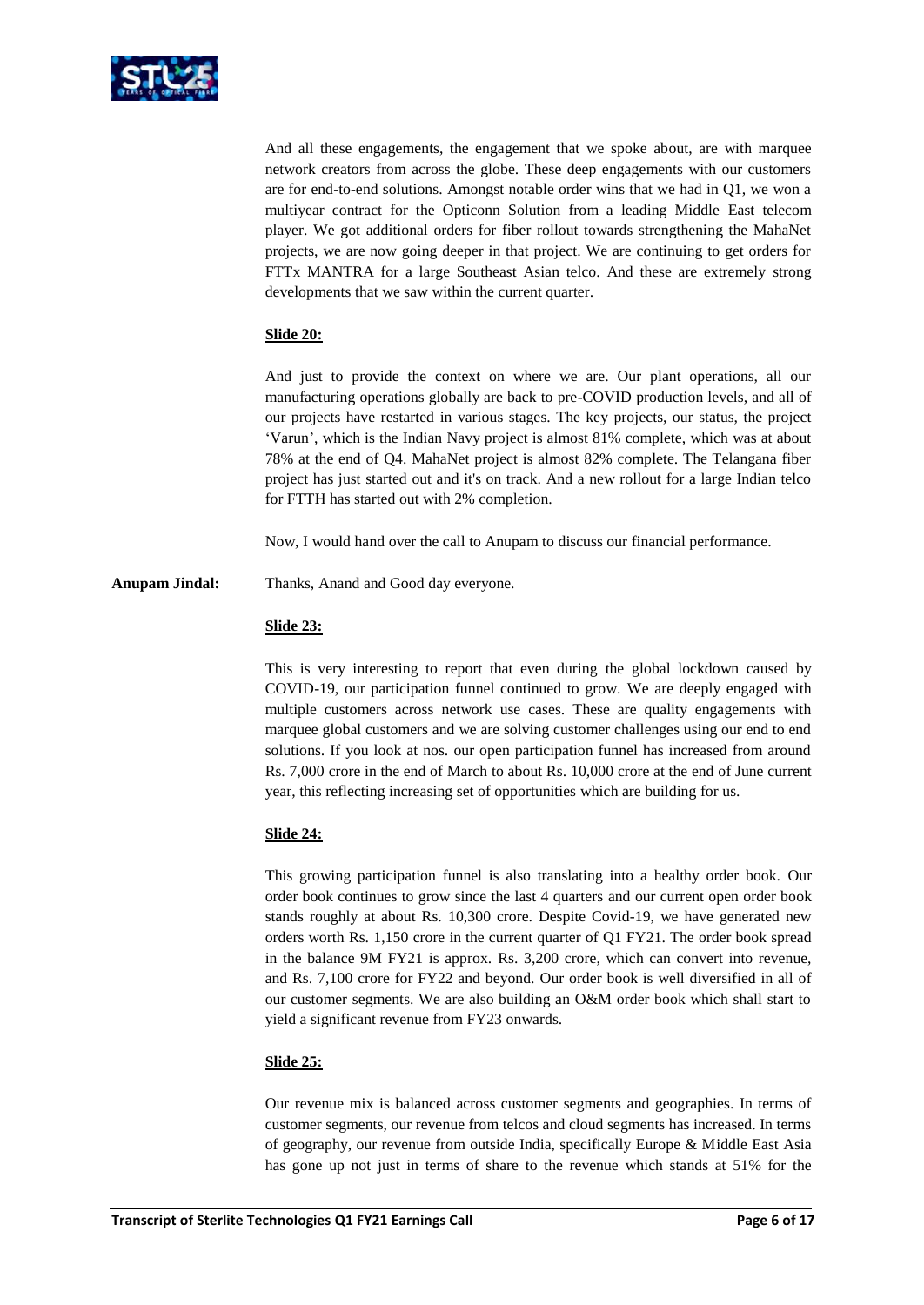

quarter, but in terms of the absolute value also, the sale outside India was higher than in Q4 reflecting very strong traction from the western markets which have started normalizing faster as we speak.

## **Slide 26:**

For Q1 FY21, our revenue is at Rs. 876 crore., EBITDA at Rs. 131 crore., PAT at Rs. 6 crore. The performance for Q1 FY21 got negatively impacted due to Covid-19. The execution on the project sites significantly got impacted due to the extended lockdown. Production and delivery was hurt due to logistics challenges and safety & health concerns. Having said that, in the wake of unprecedented challenges the performance is still very resilient. And Q2 will be a transition quarter as we align our efforts towards improving performance in the environment of easing lockdown conditions. We would like to state that based on our current visibility on the order book and the engagements we are having with our customers, our H2 FY21 performance would be better than H2 of the last year. As stated earlier, we are also expect fibre demand to grow and project execution speed to increase due to return of normalcy.

# **Slide 27:**

Our ongoing buyback program demonstrates our confidence in the business. We have spent more than 50% of the amount mandated for buyback and we shall complete the remaining buyback by Q2. Our share price has seen 112% increase since the announcement of buyback. We remain committed to take corporate actions in the future that create value for our shareholders.

## **Slide 28:**

As stated in our communication earlier this month, we are on track to double our revenue and reduce net debt/equity by half to 0.5 times our equity to deliver our vision of 2023.

## **Slide 29:**

In the summary, I would like to say that:

- 1)An unprecedented decade of digital network creation has started
- 2)STL has unique capabilities to be a leading digital network integrator
- 3)The last 90 days have validated our digital network world view, with investments and next-gen technology adoption
- 4)STL is at the center of these developments, engaging with marquee global network creators for end to end solutions.
- 5)With our focus on strategic pillars and continued customer engagement, we are on track to deliver vision 2023

## **Slide 30:**

With this, we come to the end of our opening commentary and we shall now move to Q&A.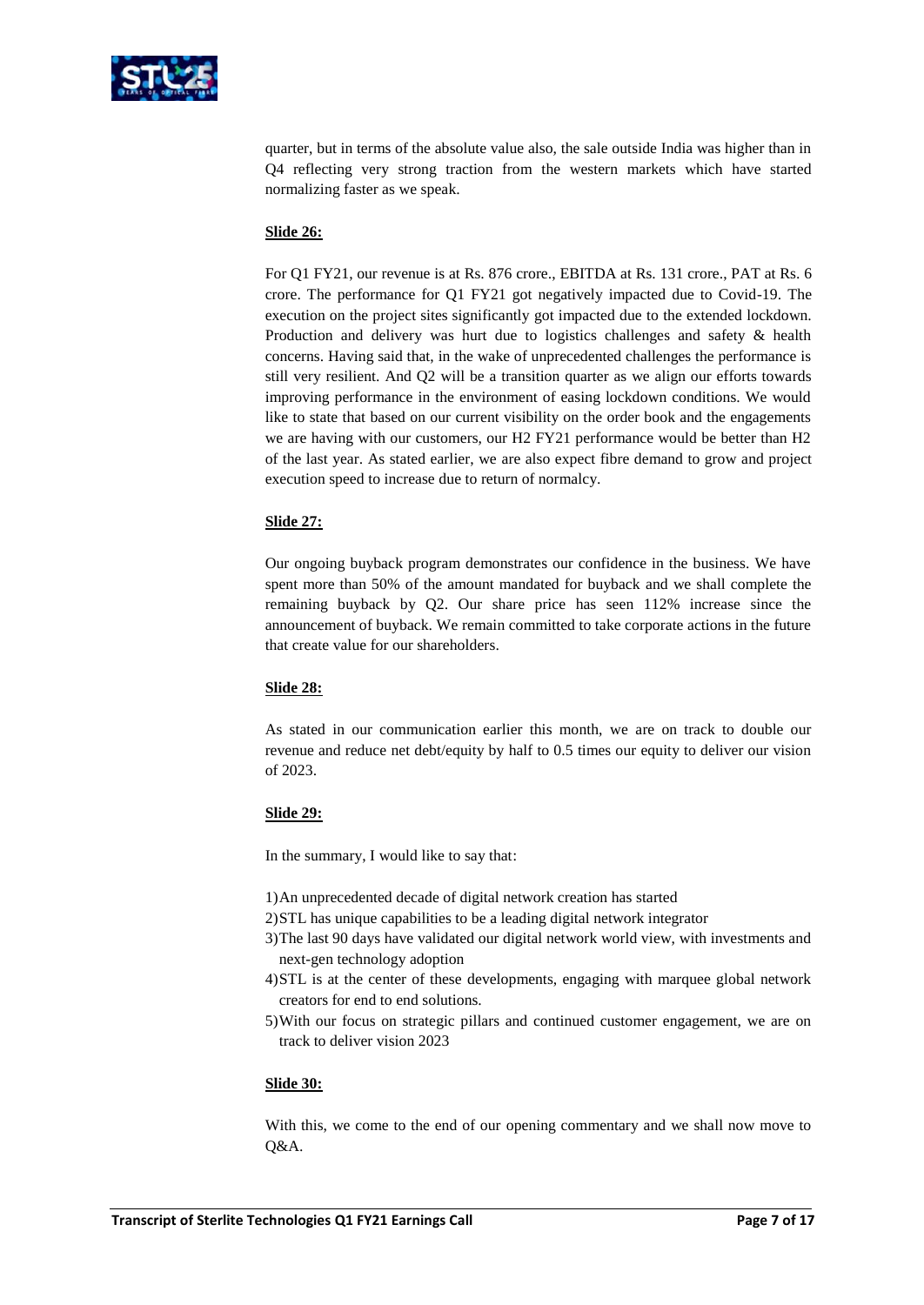

**Pankaj Dhawan:** Ladies and gentlemen, we will be starting Q&A. Please raise hand and we will take your questions one-by-one.

So first question we will take from the line of Pranav Kshatriya.

**Pranav Kshatriya:** My first question is regarding the comment what Anand made in the opening remark regarding this Chinese demand-supply mismatch need not get transmitted into the other parts of the world. So I just want to check that where are the pricing; not for you, but in general for the industry outside China, how it is behaving? And how should one see this in the medium-to-long term?

> Second question is on your order book. You said that almost Rs. 32 billion order book is due to be implemented in this remaining 9 months. Is there a possibility that some of these orders can get pushed out into the future demand? And how are you seeing the new revenue, I mean, typically, the run rate revenue, what you have without the order book, etc. panning out in this period?

Anand Agarwal: Sure. So Pranav, regarding the pricing of China moving to the other markets, there definitely will be some sort of movement of the pricing; however, the situation we believe is different from what we saw 6 quarters ago or so. In the current scenario, we are seeing that overall global demand is increasing at a global level. We are seeing that geopolitically more and more people would not want any Chinese manufacturers towards supplying them any goods, and we are seeing increasingly that shift happening across the globe. And for us, the shift is happening more and more towards value-added products, towards end-to-end solutions. So any impact on the fiber, bear optical fiber pricing, becomes minimal for us. You recall that for the whole of last year, we continued to deliver more than 20% EBITDA in spite of what had happened in China at the end of 2018. That's about the pricing.

> The second aspect about the order book; so this Rs. 3,200 crore of order book that we have currently; clearly, we do not see any issue of customers delaying any orders. In fact, we are seeing an opposite trend happening where customers are in a sense of urgency towards expedited deliveries of their orders. The only issue could be force majeure issues due to lockdown, etc, or containment because of the virus, but we do not see any challenges related to the customers.

- **Pankaj Dhawan:** We will take the next question from Mr. Neerav Dalal.
- **Neerav Dalal:** I had 3 questions, actually. First is on this China Mobile or the China market, per se. So if we say that there are 8 to 9 players in the world, who have the glass manufacturing capacity, so when the China Mobile tender has come in, so I believe that the supply of glass would be done by these 7-8, 8-9 companies like Japanese, European and U.S. So how is the environment in China in terms of the competitive landscape? And when you say that there will be consolidation, what exactly are you trying to say? Because I believe that most of the China production would be a park-in partnership with either Japanese or Europe or U.S. companies. So how should one look at that aspect in terms of the China demand and the China supply? And how long the prices can be lower? That is my first question.
- **Anand Agarwal:** So Neerav, regarding what you're talking about the supply situation in terms of, you said, first about the supply of glass and the second one was about the consolidation. So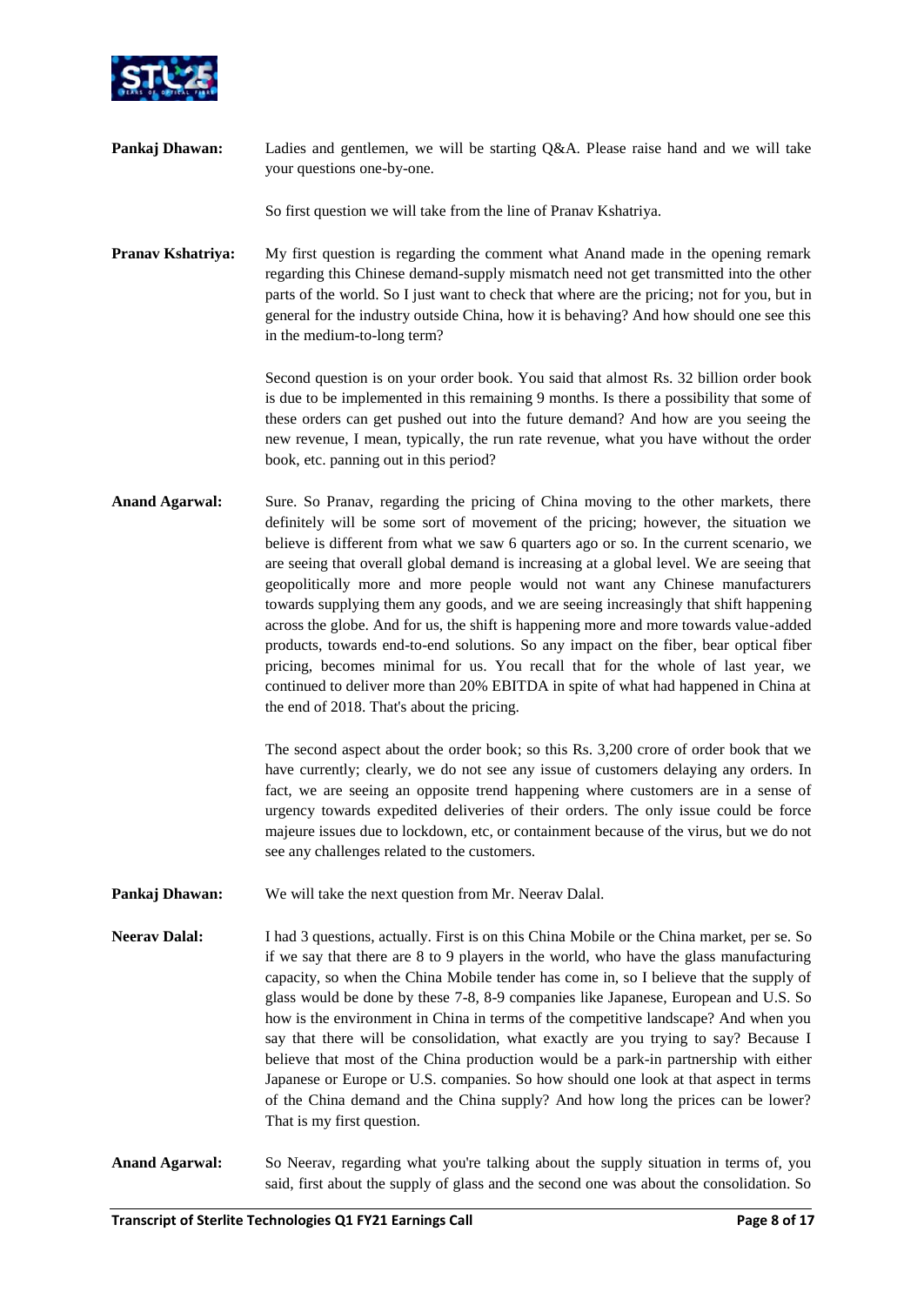

you are right, China continues to be a net importer of glass from other markets. It's in form of preforms as well as in the form of glass cubes that they buy from other markets. And from what we understand and believe, and over the last couple of days have spoken to several people in China, this is essentially a move wherein the fact that within China a lot of downstream capacity got created. And this, you would understand this is a tender the China mobile calls for optical fiber cables. And from that, they derive the optical fiber pricing through a formula. There are 32 people, who actually participated in this tender. This is the largest tender globally, and we believe that a lot of this pricing has been done in a way to somehow get a foothold from tenders for these 32 players. So when we are talking about consolidation, we are talking about consolidation of that downstream industry. On the upstream front, there would still be a supply chain coming in from the other parts of the world. And all of us have seen the performance of the players in China, how they kind of took a nosedive between 2018 to 2019. So that's why we believe these are non-sustainable prices and are more directed towards consolidation within China.

- **Neerav Dalal:** Consolidation in the optical fiber cable manufacturing; is that...
- **Anand Agarwal:** Cable and raw towers, and yes..
- **Neerav Dalal:** Okay. My second question is, see, in FY19, the industry had a pricing decline, we would also have a pricing decline; in FY20 again, the scenario was similar. So is there any data point for us to understand that the FY19, the industry pricing declined by x and we declined by y, the same way for FY20? And if we can break up why we had a lower decline than industry if we had any? So that's my second question.
- **Anand Agarwal:** Sure. So as we have talked about earlier, the fact that for us, the overall product business, which we used to see at that point of time had gone up to 26%, 27%. And in FY22, it came back to a normalized 22% EBITDA. So for us, the price decline was much lesser compared to anybody else or compared at least to anyone in this part of the world, would be a few of the things. One was the fact that we have all the time have long-term orders with our customers. Second is our value-added product proportion is much higher than anyone else. Third is the fact that we sell much more cables. We don't sell bear fiber that much to anyone. We sell, we used to sell more cables now we sell actually more solutions, end-to-end solutions to our customers, where their fiber becomes a very small part of the overall value bucket. It becomes a very strong part of the technology bucket, but a small part of the value bucket. And that's why if you see our profitability between FY19 and FY20, did not get significantly impacted.
- **Neerav Dalal:** Okay. Got that. And just finally, can you discuss in terms of the Reliance, Sterlite Tech, Tech Mahindra tie-up on next-generation 5G telecom network. So if you could speak on that or...
- **Anand Agarwal:** No, there is no tie-up per se. I think you are, I think, referring to a report, which came out in one of the publications. Essentially, the good part is that Jio announced 5G ecosystem based out of India, based on Open RAN technology. Tech Mahindra is working on the software stack for that open RAN technology. We are also working on the hardware and software stack. So what we are seeing that the current opportunity of the industry moving to Open RAN, 5G being disaggregated in hardware and software; focus on a non-Chinese producer, focus towards the indigenous technology is making a very good base and an ecosystem for somebody like us or Tech Mahindra to start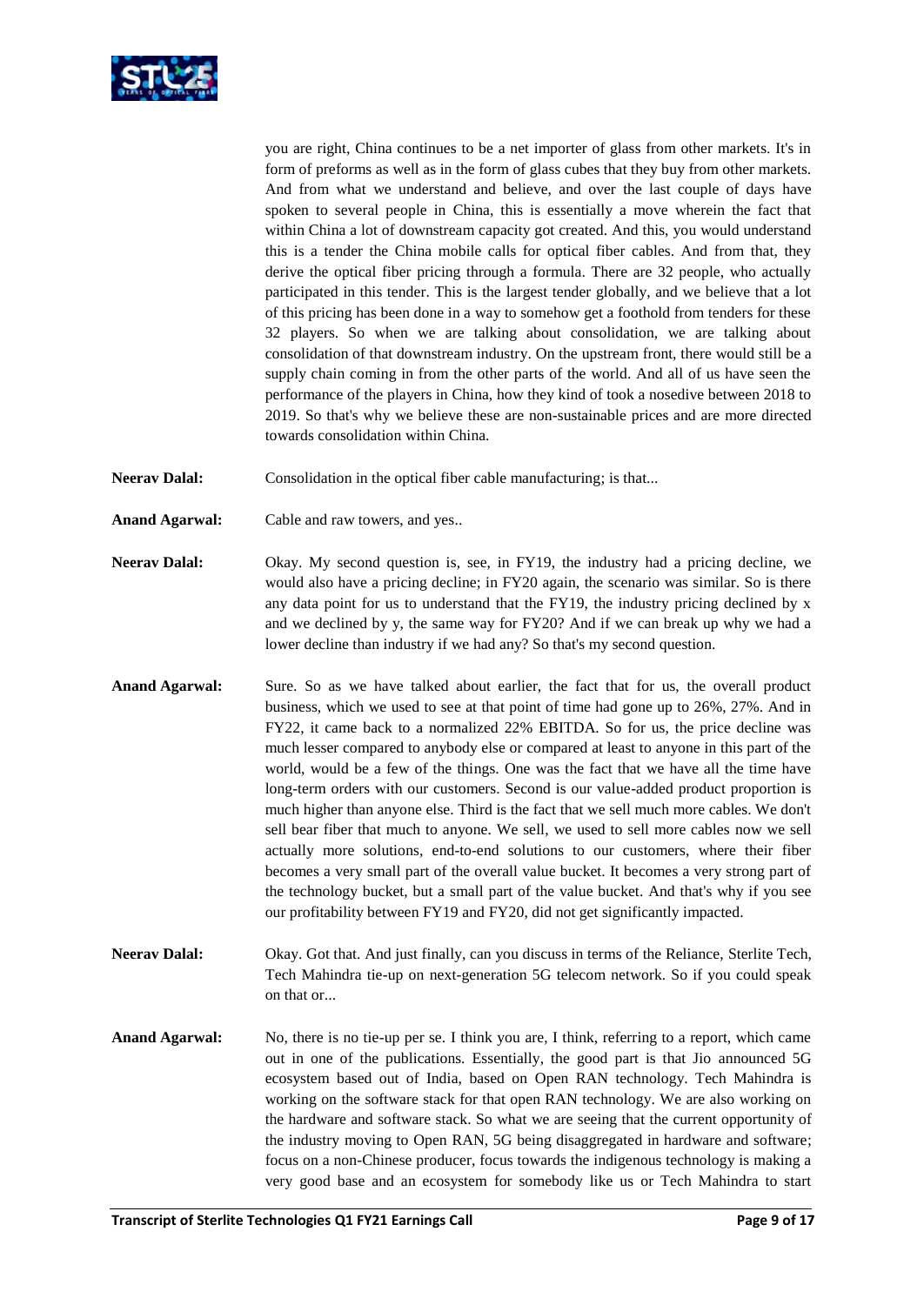

playing in this ecosystem, which was earlier not there. 2 years ago, such an opportunity was not there for anyone like that.

**Pankaj Dhawan:** We will take next question from the line of Mukul Garg. Mukul you can ask your question now.

**Mukul Garg:** Anand, just a few questions from my side. To start with, again, on the China Mobile tender, while we understand that your business is shifting towards solution from pure products, can you highlight some steps, which you are taking to manage any impact of incremental pricing pressure on the product business in the near term? And are you approaching regulators in India to preempt any risk of fiber dumping from China?

- **Anand Agarwal:** So on the impact that we are taking, Mukul, it's just continued impact of what we have been doing, moving more and more towards full integrated solutions, moving more and more towards taking doing cable sales, moving more towards value-added products and strong focus on cost structure. That is how what sustained us between FY18-19, FY19- 20, and we have maintained our margins during that perspective. In terms of the Indian scenario, the Chinese scenario is not going to impact only on India, if at all. In terms of Indian, clearly there are various initiatives which are across with on the policy makers. So there is this preferential market access opportunity which is there, because of which Chinese players cannot participate in anything related to the Government of India. There are considerations currently happening on other kinds of methods. Also, there are reports of safeguard duties, etc., which are currently being thought of put in place. So these are things through which the Indian market will get, kind of, not impacted by if at all if there was any Chinese dumping. But we see a global move more and more towards the next-generation high-technology products. And we'll continue to focus on that end, while continuing to reduce our costs. At the same time; in the short term, as you rightly said, taking any initiatives to prevent any kind of dumping in the markets that we operate in.
- **Mukul Garg:** Got it. And the second question was more on the Q1. If I look at the numbers, it looks like a large portion of de-growth was on account of slowdown in your large projects. Can you help reconcile this with the impression that the lockdown, especially the first half of Q1 and the resultant impact on transportation of your products, would have had a meaningful impact? Is this more of a product-led decline or a services-led decline? And any sense you can give on inventory movement quarter-over-quarter?
- **Anand Agarwal:** Yes. So in a macro sense, Mukul, we lost about 1 month in our operations, manufacturing operations at global level, give or take back, and about 2 months on the projects level. So what we see here is about 2 months of manufacturing operations and 1 month on the services front, end-to-end. It didn't happen exactly that, but I'm just giving you sort of a ballpark sort of a thing. Our projects started coming online towards mid of May and actually could get ramped up in June only. Our manufacturing started getting ramped up by mid of April and got ramped up fully by the end of April or early May. Since then, we have been sort of operating at pre-COVID levels. And we are continuing to be pretty bullish on the outlook. And that's why, what Anupam announced, that the H2 of this year, we believe, will be better than H2 of last year because of the tailwind, because of the conviction, because of the order book that we have.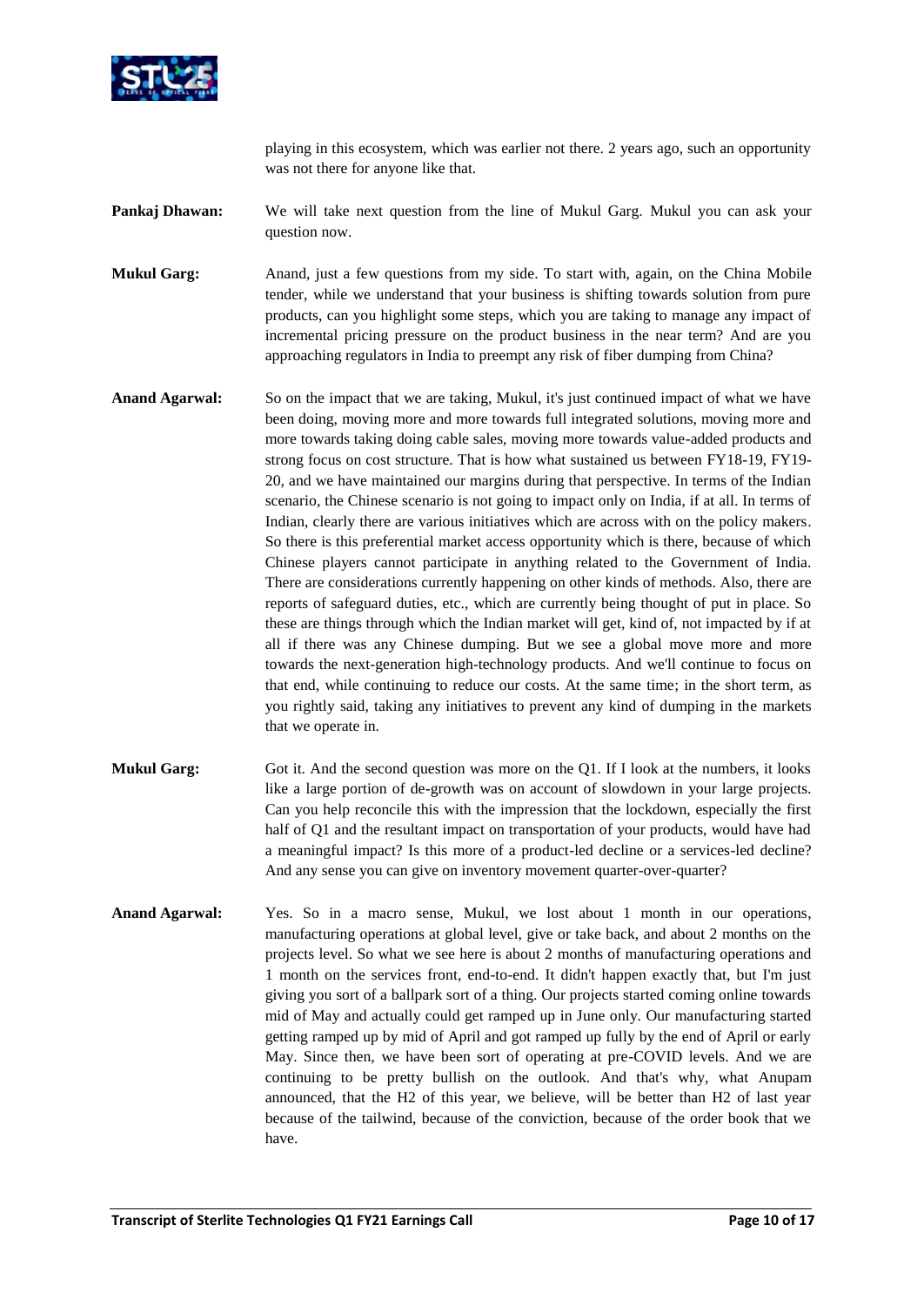

- **Mukul Garg:** Got it. And just one clarification on the; there are multiple media articles on the BSNL 4G tender. What is the opportunity, which is there in front of you? Are you going to participate in it? And what steps you're going to take this time to manage the receivable scenario better than what happened during BharatNet?
- **Anand Agarwal:** No, so one clearly is the fact that BSNL 4G, we are reviewing whether; the initial focus is more from a perspective on the capability and our capacity of doing a large macro rollout. And we are in discussion with and reviewing that whether we want to get into that and in what capacity. So that is our first thing in terms of our capability to roll out a 4G focus, because our focus has been more and more towards the 5G solution. The good part is that the entire ecosystem, DoT, BSNL and everyone is extremely, extremely forthcoming and positive in terms of having the indigenous technology. In terms of receivables, credit worthiness, cash flow management, we are going to take all precautions in terms of whatever has to be done towards managing that there aren't any receivables, etc., which kind of get stuck. Even in terms of BharatNet, etc., we do not have any receivables per se, which have gotten stuck with BSNL or anything. We have a very small amount left with BSNL, which is coming right now.
- **Pankaj Dhawan:** We will take the next question from Mr. Rajat Gupta.
- **Rajat Gupta:** My first question is how are we participating in digital transformation brought in by Jio? And with this I want to ask that how we are helping Jio if, in any way we are?
- **Anand Agarwal:** So Mr. Gupta, Jio, we have multiple engagements and from multiple years. Ever since Jio started rolling out their networks, we have been started off with the supply of products, then we came into rolling out their fiber networks and now the engagement is for their program for fiber to the home, fiber to the enterprise, fiber to kirana, that entire ecosystem, and then there are multiple POCs, etc., which we are engaged with them. So clearly, we are an integral part of the Jio transformation that is happening.
- **Rajat Gupta:** Okay. Second question, sir, how are we preparing ourselves against our competitors in this highly competitive environment that we can see?
- Anand Agarwal: So which particular part you're talking about?
- **Rajat Gupta:** The telecom and optic fiber...
- **Anand Agarwal:** The telecom and digital is our business only and the way we are positioning, moving more and more towards offering end-to-end solutions, very deep customer engagement, very deep wallet share focus and moving more and more towards network design, network rollout, value-added product sort of solutions, where the competition is of very, very like-minded companies of very high-technology companies. And those competition, we definitely have a way of handling and managing.
- **Rajat Gupta:** So as I can see, there is around 7% market share we have globally. So are we seeing any opportunity to increase that?
- **Anand Agarwal:** So our focus clearly is not in increasing vanilla market share. We have set up a capacity of about 50 million kilometers for fiber. So at the current sort of global consumption, it is going to take us to 10%, and that's what we are focused on right now.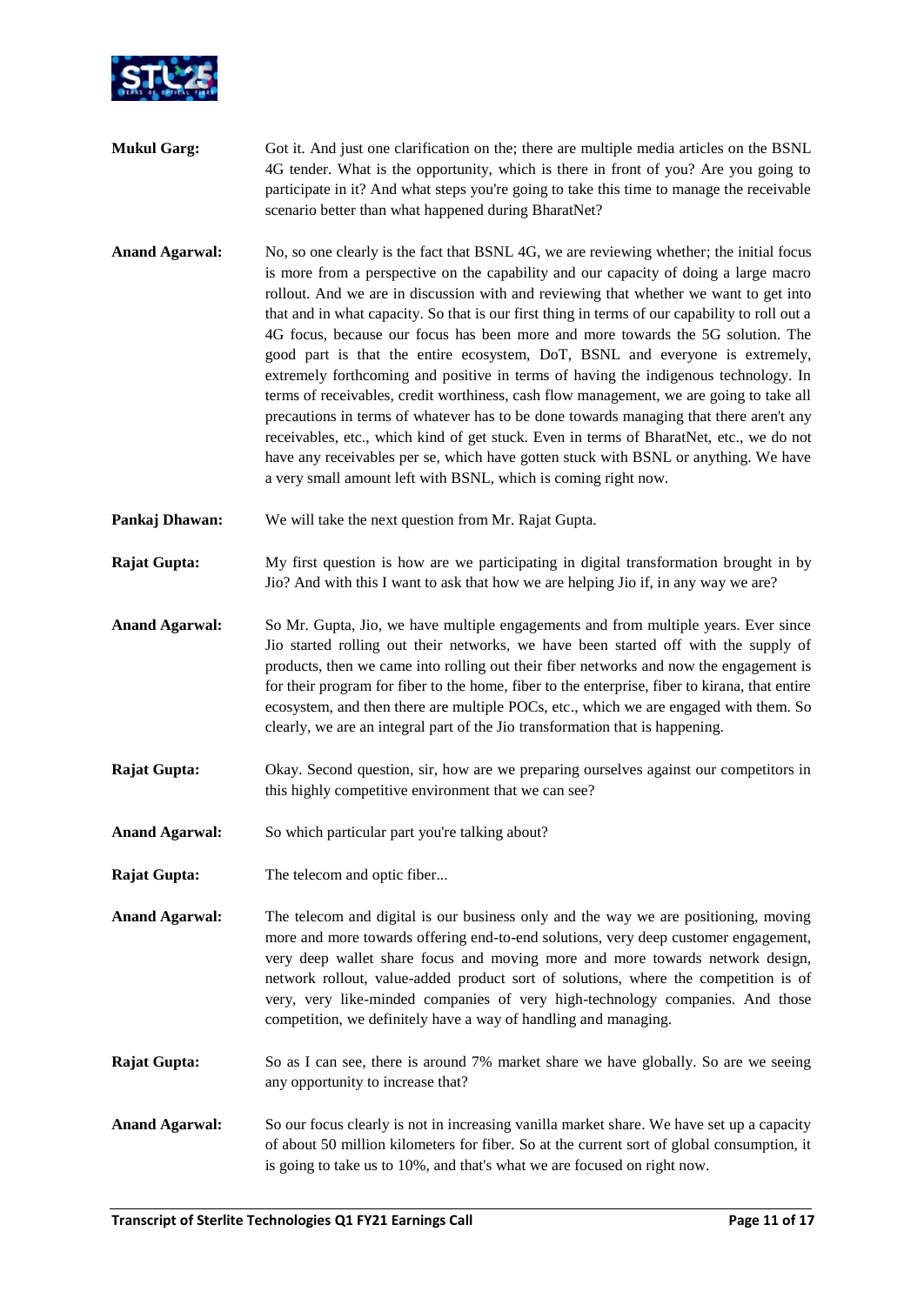

- **Rajat Gupta:** And last one question. We are reducing our revenue share in India, so any specific reason for that?
- **Anand Agarwal:** We are not reducing our revenue share. We are growing and Indian; we do not, as we have mentioned earlier, we do not look at markets and make strategies according to that. We look more at customers and our readiness for that. And the resultant regional share happens more by as a resultant rather than as a strategy. We look at 20 customers with deep focus with them. And based on quarter-on-quarter, which customers buy more or where the deployments happen more, the quarter-on-quarter numbers slightly shift up or down.
- **Pankaj Dhawan:** We'll take the next question from the line of Mr. Nishit Shah.
- **Nishit Shah:** Sir, I just had a question on the cost side of things. So what are the cost control measures, which are being taken at this point of time to ensure that our margins revert back to the 18% to 20% level going forward? And also the measures which we are taking, what proportion of these cost-cutting measures would stick in the longer run?
- Anand Agarwal: So Nishit, I would not look at the Q1 margin of 15% as our representative. The Q1 margin of 15%, I mean till Q4, we have been delivering in that 20%-plus range. The Q1 margin is lower just because of the fact that the revenues were lower. And while in a fixed cost perspective, we continue to have those fixed costs which are normal. So for 18% to 20%, we are well structured. But specifically coming to the cost initiative, there are multiple cost initiatives across the Company, in terms of supply chain, in terms of product design, in terms of efficiency. So there are multiple initiatives, which are tracked with a strong program management towards making sure that those costs come down. We also saw a significant amount of costs coming down from Q4 to Q1 just because of these, some of these realignments on travel, offices, infrastructure. And some of these structurally, we intend to keep it down as we look forward as well.
- **Nishit Shah:** Okay. So another question was that as you were talking about that we are turning more into a services Company, integration Company, so would our margins going forward lean more towards the 18%, 17% side of things? Because generally, the product side of the business had higher margins. So would our margins go down because of that?
- **Anand Agarwal:** Nishit, we are moving more and more towards solutions and not necessarily only services. So the solutions is our combined offering of multiple products that we do, more value addition and fiber, cable, hardware along with radio solution also. And we have stopped looking at things, everything that we offer is a solution offered to the customers. And we believe that we would be able to maintain margins in the 18% to 20% range.
- **Pankaj Dhawan:** We will now take the next question from the line of Mr. Harshit Patel.
- **Harshit Patel:** Sir, I had a couple of questions. The first one would be, sir, you have mentioned about an FTTH rollout project for a large Indian telco, for which you have done a 2% completion. So could you give us an idea about the size of the project as well as time lines for the completion?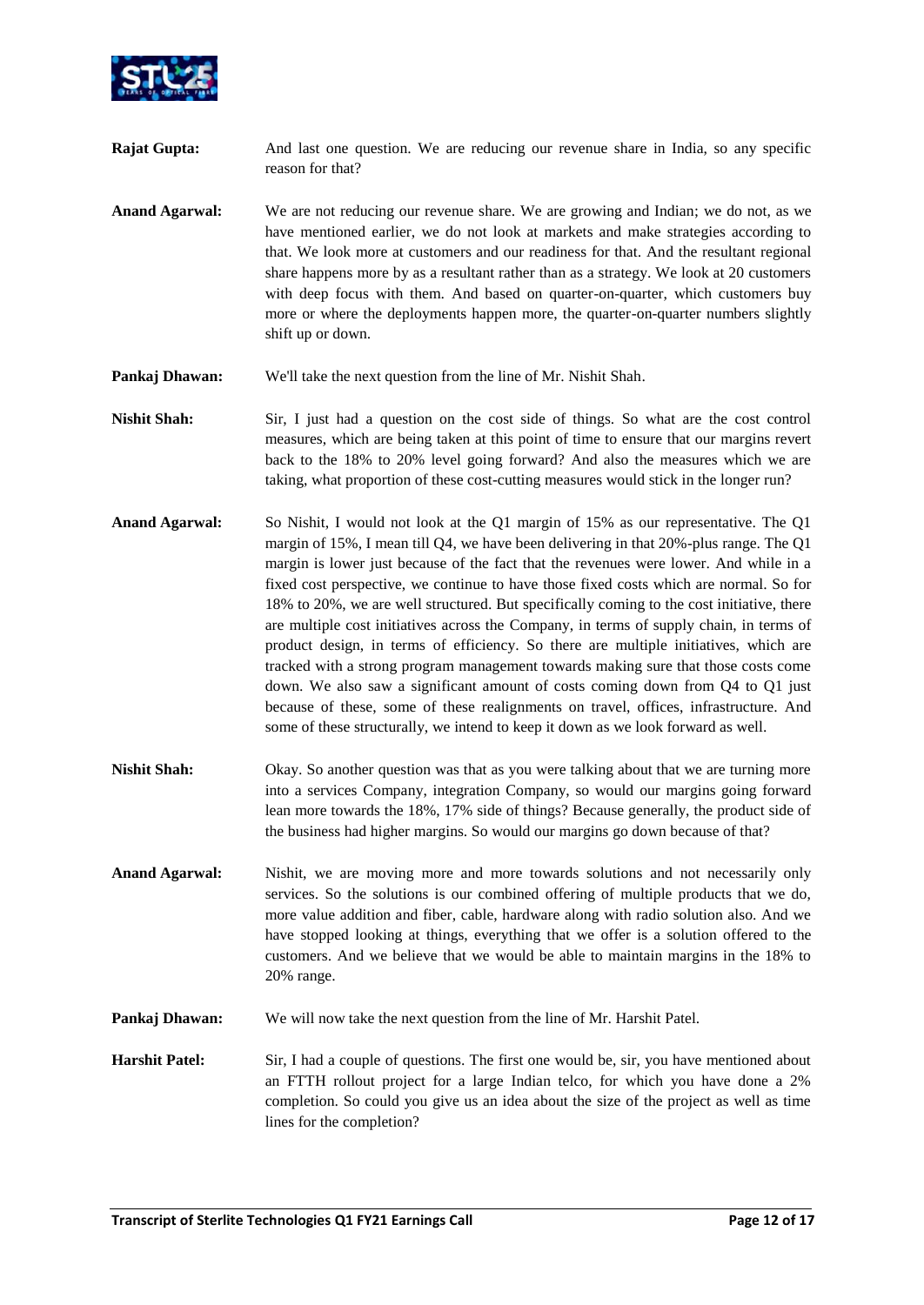

- **Anand Agarwal:** So Harshit, this is north of Rs. 1,000 crore project. And the time line of completion, a significant amount of it will happen in the current fiscal and a small percentage of it will go to FY22 as well.
- **Harshit Patel:** And sir, next one would be, sir, we have seen a marked improvement in the overall interest cost in the present quarter versus the previous quarter. So sir, would it be because of the softening of interest rates? Or have we actually paid down some of our debt?
- **Anand Agarwal:** Anupam?
- **Anupam Jindal:** Yes, Anand, I'll take that, yes. Yes. In terms of the interest, we have been able to collect last quarter end, in the quarter of March ending. We had collection towards the end of the quarter. And some of the collections were received in early part of the current quarter. So that's where we saw some impact coming in. And then we are also seeing some benefit of mix of borrowing where we are able to have some cost saving on account of interest rate as well.
- **Harshit Patel:** Sure, sir. That is very helpful. And sir just the last bit on the bookkeeping one. So sir, what were our capacity utilization levels for both fiber as well as cable? That would be all from my side.
- **Anand Agarwal:** So for the overall quarter, Harshit, it was close to 47%-48% for fiber and 70% for cables. But as I said, that's an averaged out number because for almost 1 month, the plants were not operating. If I remove that, then the capacity utilization towards June and July goes up significantly higher.
- **Harshit Patel:** So sir, this 47%-48% are we talking on our existing 30 million capacity or the expanded 50 million capacity?
- Anand Agarwal: No, 50 million capacity.
- **Pankaj Dhawan:** We will take now next question from the line of Mr. Parijat Garg.
- **Parijat Garg:** Sir, I've been sort of, we've been seeing this transition from products and in our way from what is now a commodity into the solutions business, I think that was a great foresight. Like from several years ago, we've seen this coming, I suppose. I just wanted to know, as we move to the solutions thing, I want to understand what are the investments you think you need to make to address this big TAM that we are seeing. The TAM is growing very quickly. So what sort of investments do you think we need to make on that side, you know, those capabilities? And what are you thinking about in terms of the ROCEs on that investment? I would really like to understand where you see that trajectory going.
- **Anand Agarwal:** Parijat, what we are doing, it's a great question, in terms of the investments that we are doing, has been a combination of both organic as well as inorganic. And this we have been doing over the last 4 or 5 years, clearly. The organic part of our R&D spend, which used to be less than 0.5% of our revenue base, has moved close to almost 2% of our revenue. We spend more than Rs. 100 crore in R&D annually, organically now. Our patent base has grown up, has doubled year-on-year from what it was in FY19-20,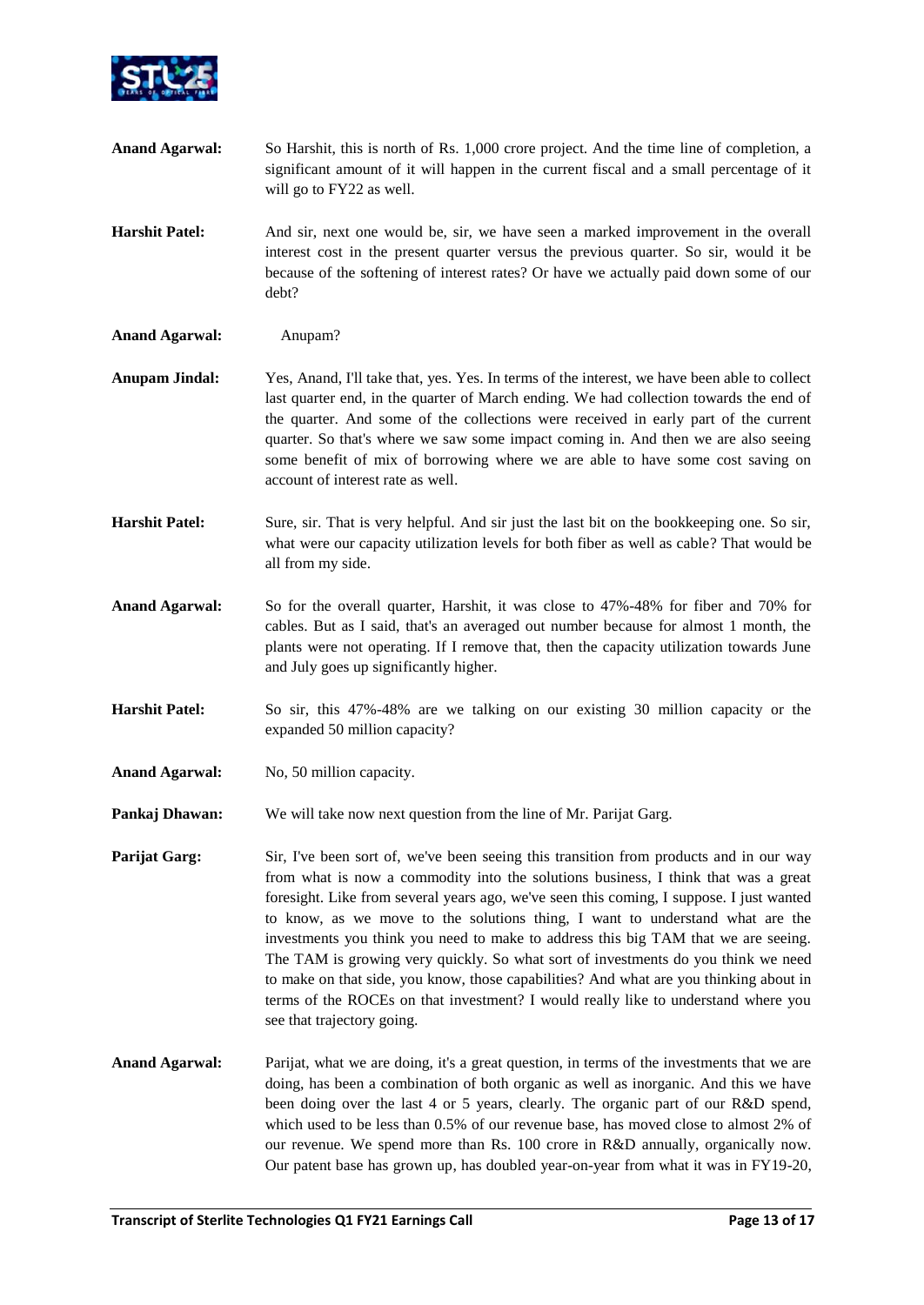

the new patents filed as well as the patent awards. Our inorganic investments that we did, for instance, what we recently did in the ASOCS, we took a small percentage, but got a good amount of foray on the radio side. Just before that, our acquisition of IDS on data center side. All these have been towards widening our portfolio and creating a solution, which becomes more than the sum of parts. The entire perspective is that instead of us responding to an RFQ for fiber or cable or anything like that, we are now actually working very closely with our customer on looking at the entire solution, whether it is fiber-to-the-home solution, whether it is a radio solution, whether it is a data center to data center connection, connectivity solution. All these then become solutions, which we are able to work with our customers, bought the newer kind of products, where in the previous calls we have spoken about the Stellar Fiber, we have spoken about the intermittently bonded ribbon products. These are all products that have been devised based on the network requirements. And there, we are working with our customers so much ahead of the RFQ coming in, that the competition, etc., starts becoming much, much narrower and smaller and irrelevant (Inaudible). And that's what over the last 2 to 3 years; we have been extensively focusing on. We have a very strong CTO organization now, with almost 400 engineers, masters, PhDs, from across the globe working only on the technology end. So it's a very conscious and focused investment towards us moving higher on the overall system level with our customers.

- **Anupam Jindal:** Just one more point I would add is that, with the end-to-end solution offering, what is happening; the recall value in the minds of customer is becoming very, very high. Because now instead of just offering one product or one particular offering, we are now having the plethora of offerings, which can meet the customers' requirement towards new edge digitization. And that's where, whatever they pick up, if they end up thinking about STL as one of the potential sources of solution provider; that is becoming very, very helpful for us to get customer traction.
- **Parijat Garg:** Sure. But also to understand the ROCE profiles that you think, I mean, right now, of course, you are investing. But in terms of when it stabilizes, where do you see the ROCE profile going? And two, so you did mention competitors, I'm assuming your operator profile is changing from the likes of maybe, Corning or Prysmian, the competition profile will also be changing. So it would be helpful if you could share a few names that one could compare from an economics point of view to see what we can expect.
- **Anand Agarwal:** Sure. As a concept, right now, we have not started putting an IRR on R&D investments. It is front looking and we look at the ROI 2 to 3 years down the line. For any inorganic investments that we do, we look at IRR of greater than 20% in same accordance of our line with ROCE of greater than 20% or so. And you're absolutely right that our competition profile is now wherever, if we are selling the products part of it, it's clearly companies like Corning or Prysmian in Europe, etc. And there itself, also the kind of products or the kind of solutions that we are able to bring in, are becoming very, very unique solutions because you must understand for us, at STL, this is our only business. For most of our customers, this is a part or one of their businesses, and that brings in a huge amount of difference to the customers. And the last point I would just want to add, over the last 90, 100-odd days, because of this situation, we would have interacted with the CXOs of more global telcos and cloud companies than we would have interacted in the last 5 years. So what we are discussing and describing is a clear trend that we are seeing that there is a great validation of our solution approach with our current as well as potential customers.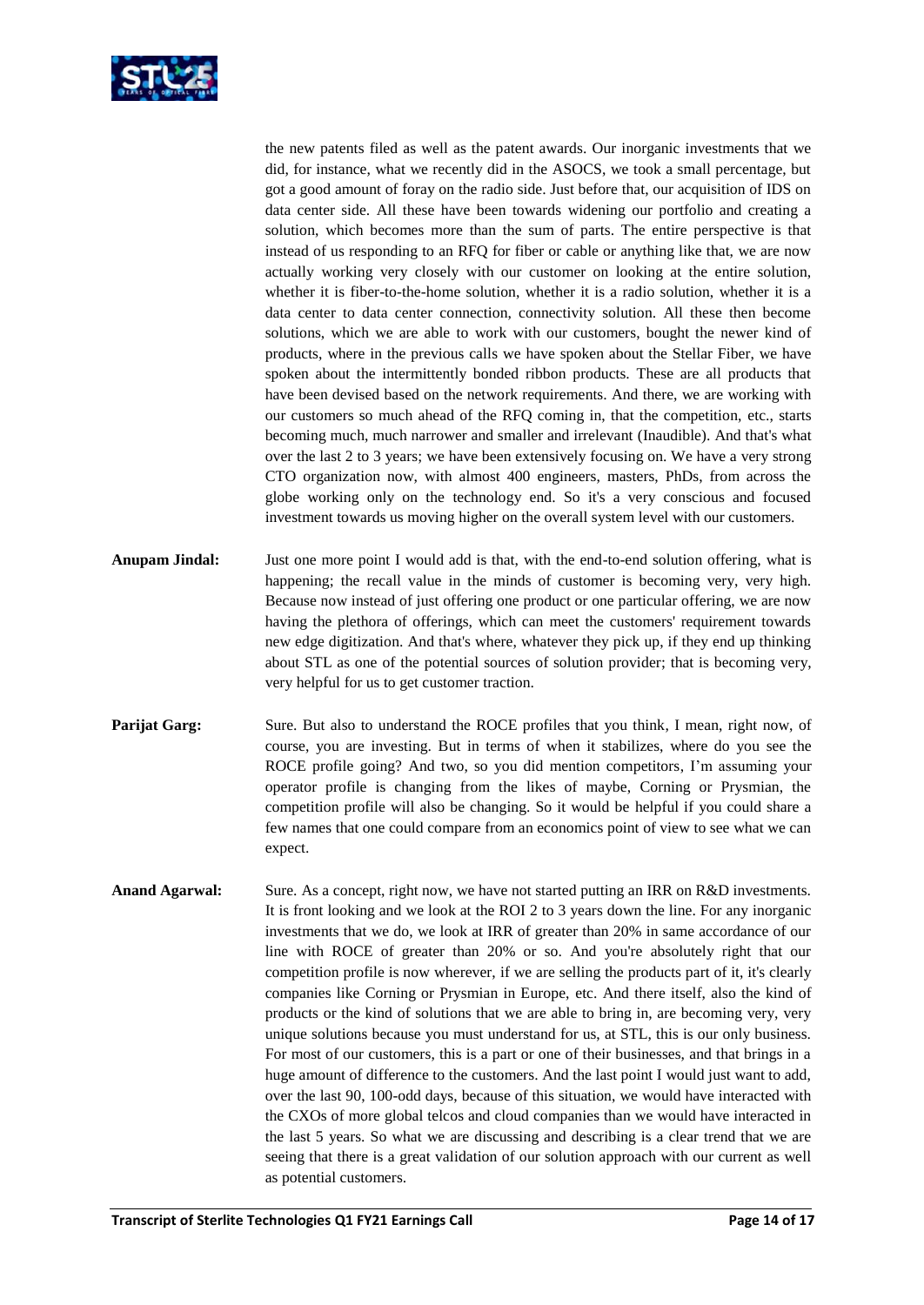

**Pankaj Dhawan:** We will now take the next question from the line of Mr. Alok Deora.

- **Alok Deora:** Just 1, actually 2 questions I had. One was on the order book. So the order book breakup, which is given, shows that around Rs. 3,200 crore would be coming in this year. So should we believe that, that would be the number we should be working with? Or it could be slightly higher on that?
- **Anand Agarwal:** So Alok, this is the minimum number, which we have because there are a lot of orders that we also get, which is book and bill during the quarter or during subsequent quarters. So this is a minimum number that we will have.
- **Alok Deora:** Okay. Because the reason I'm asking is because so if we just add up like Rs. 3,200 crore plus what we did in the first quarter, it comes to around Rs. 4,000 crore. And so because right now, since we are doing more solutions-based business, even if we win certain orders now, it might not be executable in the second half to the full extent which was not the case earlier when we were doing more of products. So in that context, I'm asking that this order book is the order book, which will come in FY '21, right?
- Anand Agarwal: So I'll just, this is a minimum number. The number is going to be clearly larger than that. And that's why, to clarify, we said that based on our current visibility of both order book as well as things which are in the pipeline, we believe that our H2 of this year will be better than the H2 of last year. In the H2 of last year itself, I think we did almost if I'm not mistaken, almost Rs. 2,800 crore to Rs. 3,000 crore.
- **Alok Deora:** Sure. And one question was on the margins. You mentioned that the margins were now, of course first quarter was quite challenging. So what is the sustainable margins we are looking at now in the second half, not the second quarter? I mean 1 quarter might still take to sort of normalize. In the second half, what kind of sustainable margin run rate we are now looking at?
- **Anand Agarwal:** We're looking at maintaining our 18% to 20% margin guidance. While we have been operating at the higher end of it, we believe we are going to be in the range of 18% to 20%.
- **Pankaj Dhawan:** We'll take now the last question from the line of Mr. Abhishek Shah.
- **Abhishek Shah:** Sir, I had 2 questions. The first one is, we seem to be very optimistic on the global optical fiber demand with 5G coming in and FTTH. So I'm just taking out, so on Slide 14, sir, we are assuming a single-digit growth in the optical fiber demand for the next 5 years, especially when we you know, so if my understanding is correct, 5G needs at least 3x more optical fiber cable compared to 4G. And I'm, again, going back to slides of 2016-17, where we've seen the optical fiber consumption going up by 17% CAGR from calendar year 2005 to 2017. So I mean, are these assumptions really conservative or am I missing out something out here? That's the first one.

Sir, second question that I have is, you set a target of Rs. 10,000 crore turnover by FY23. What could be the potential obstacles that we could face for us in achieving this target?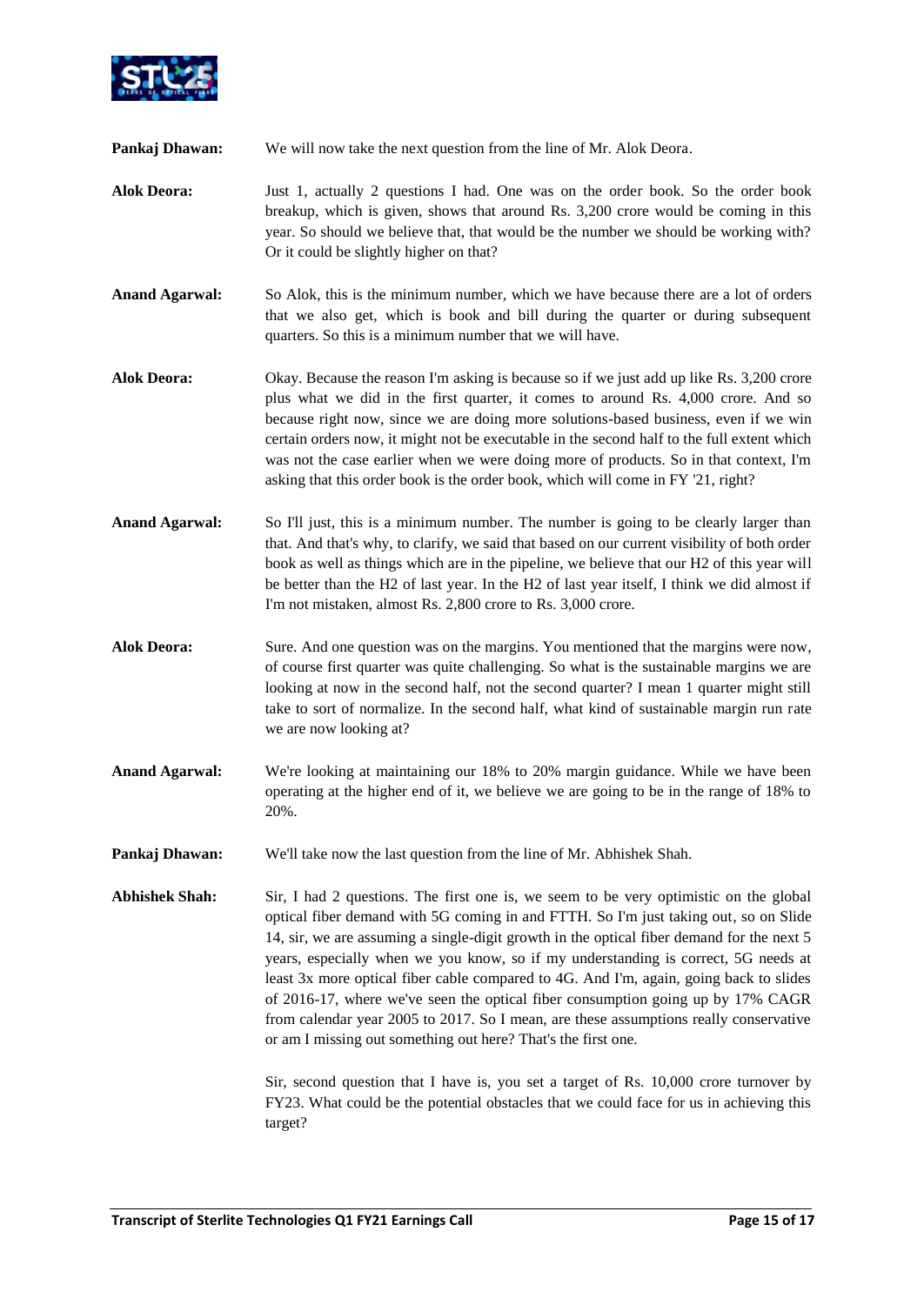

Anand Agarwal: So, Abhishek, the first part, you're absolutely right that these estimates, and we have reported what this CRU, which tracks the market comes with. I fully agree with you that the numbers are going to be higher than what they are coming up with. And as we said, they themselves have upped the demand from their April report to the June report, for FY20 and forward as well. The only caveat I would want to add is that the fiber demand globally at times gets constrained by the deployments that happen. So which you would have seen the highest growth that happened was of 17%, 18% year-on-year because at times, it gets, even if the demand is there, the deployment speed year-onyear does not go up by 30%, 35% and that is something which sort of constrains it. But I'm absolutely fully agreeing with you that looking at what 5G is going to require fiber, that looking at, just by looking at how other operators are doing what Verizon is deploying, what other operators are looking at, the total outlook should be better. I mean just to provide a data point, in spite of this COVID scenario in H1, the H1 for North America for FY20 was 6% better than H1 in FY19. So there's a lot of pent-up demand, which has to start getting released as we start moving forward.

> As far as the Rs. 10,000 crore is concerned, Abhishek, clearly for us, the clear focus is going to be on executing the strategy. Whatever we have looked at in terms of, is the strategy getting validated, the answer is extremely yes. The second aspect, is there capital behind it? The answer is becoming yes, and that is getting really translated by both our funnel as well as our order book. And the focus is going to be us executing this new solutions-based, services-based, value-added, product-based strategy to our customers. And that's what we are focusing more and more on. The fact that we have done it, albeit at a lower base, in the past 3 years also, we have doubled our revenues while maintaining the high-return capital deployed, gives us a high degree of confidence as well as credibility. But at the same time, we will, we have multiple programs across the company charting out as to how Rs. 5,000 crore to Rs. 10,000 crore will happen, which are broken up into customer-wise revenues, into solution-wise revenues, with plan As, plan Bs, plan Cs in place. So trust us, we are going to be looking at it extremely, extremely closely. And if we see any kind of a shift, either positive or negative, we will definitely inform you about it.

- **Abhishek Shah:** So just one small thing. So I think earlier, we were looking in the solutions business, we were looking at an addressable market of \$75 billion. I think we scaled up that portion. So just trying to understand, has that improved? Or we're working towards even increasing the further potential of that?
- **Anand Agarwal:** Currently, we are, in fact, leaving that \$75 billion. So we are not looking at increasing a potential TAM and taking a smaller share. We are looking at a focused TAM and taking a larger share. And that's why we are focused towards 20 key account markets. And this \$75 billion we had talked about was by FY23. So again that, we are looking from a current TAM of about \$30 billion towards reaching \$75 billion. What are the solutions that we need to offer to go up the value chain and which are the customers that we need to address, if they are currently not a part of our existing customer base. So we are clearly not in chasing high TAM or high funnel size. We are chasing right customers and right order book and a high winning percentage.

# **Pankaj Dhawan:** And with this, we come to the end of question-and-answer session. And I now hand it over back to Dr. Anand Agarwal for the closing remarks.